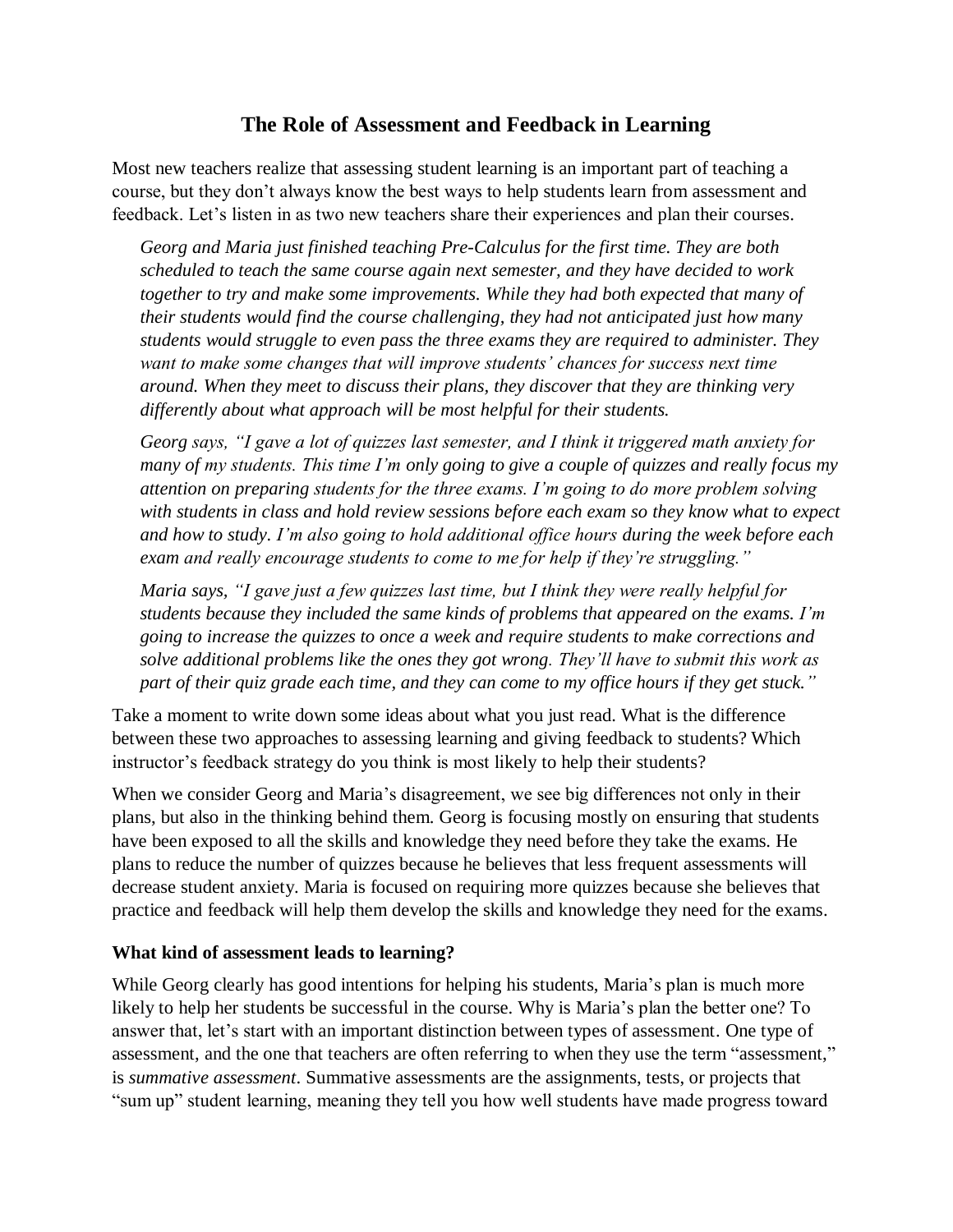the course goals at a few key moments in the course. These are the "major" assessments in a course that together make up a substantial portion of students' grades. The other type of assessment is *formative assessment*. Formative assessments are the lower-stakes work like quizzes, homework, or in-class activities that are designed to help students develop the skills and knowledge they will need to succeed on summative assessments. The goal of formative assessment is to give students opportunities to practice the skills that summative assessments will require so they can receive feedback on their developing thinking. The most effective courses provide a combination of summative and formative assessment, with formative assessments making up the largest portion of the work that students do and summative assessments happening a few times during the semester.

Teaching plans that emphasize formative assessment, like the one Maria has developed, are more likely to help students' learning because these plans provide frequent and regular opportunities for students to practice and receive feedback on the skills and knowledge that are required for success on summative assessments. This means that students will find out early on if they don't understand the concepts or processes they will need to use to do the work of summative assessments: the result is that they have the opportunity to improve when the stakes are low. They will also go into summative assessments with greater confidence because they will have a clearer sense of what they are able to do and have had the opportunity to improve on areas of concern.

On the other hand, teaching plans that emphasize summative assessment without sufficient formative assessment, like the one Georg has developed, are not likely to help students' learning. These plans tend to require the teacher to do a lot of work to prepare students, but they give students very few opportunities to practice and receive feedback on the skills and knowledge that are required for success on summative assessments. In addition, when students have few opportunities for low-stakes practice and feedback, their anxiety about summative assessments is likely to increase because they don't really know whether they are prepared for those assessments or not. Students in this course are also unlikely to reach out for help because they won't realize that they are struggling until they see the results of the exam—and by then, it will be even more difficult for them to get themselves back on the path to success.

### **How do we ensure that assessment and feedback lead to learning?**

When students regularly receive small amounts of feedback on low-stakes work, they start to see that feedback as useful information about their learning. This is especially true when they know they will be required to act on feedback immediately and have the opportunity to improve before higher-stakes summative assessments take place. In classes with frequent formative assessments, students will come to see the value of those assessments and are more likely to pay careful attention to the feedback they receive. In contrast, when students receive only occasional feedback on high-stakes work that has already been graded and can't be revised, that feedback is evaluative rather than informative. This means that students are not likely to use the feedback they receive in any meaningful way because they see it as the teacher's justification for a grade rather than as information to help their learning. Teachers who focus on only a few high-stakes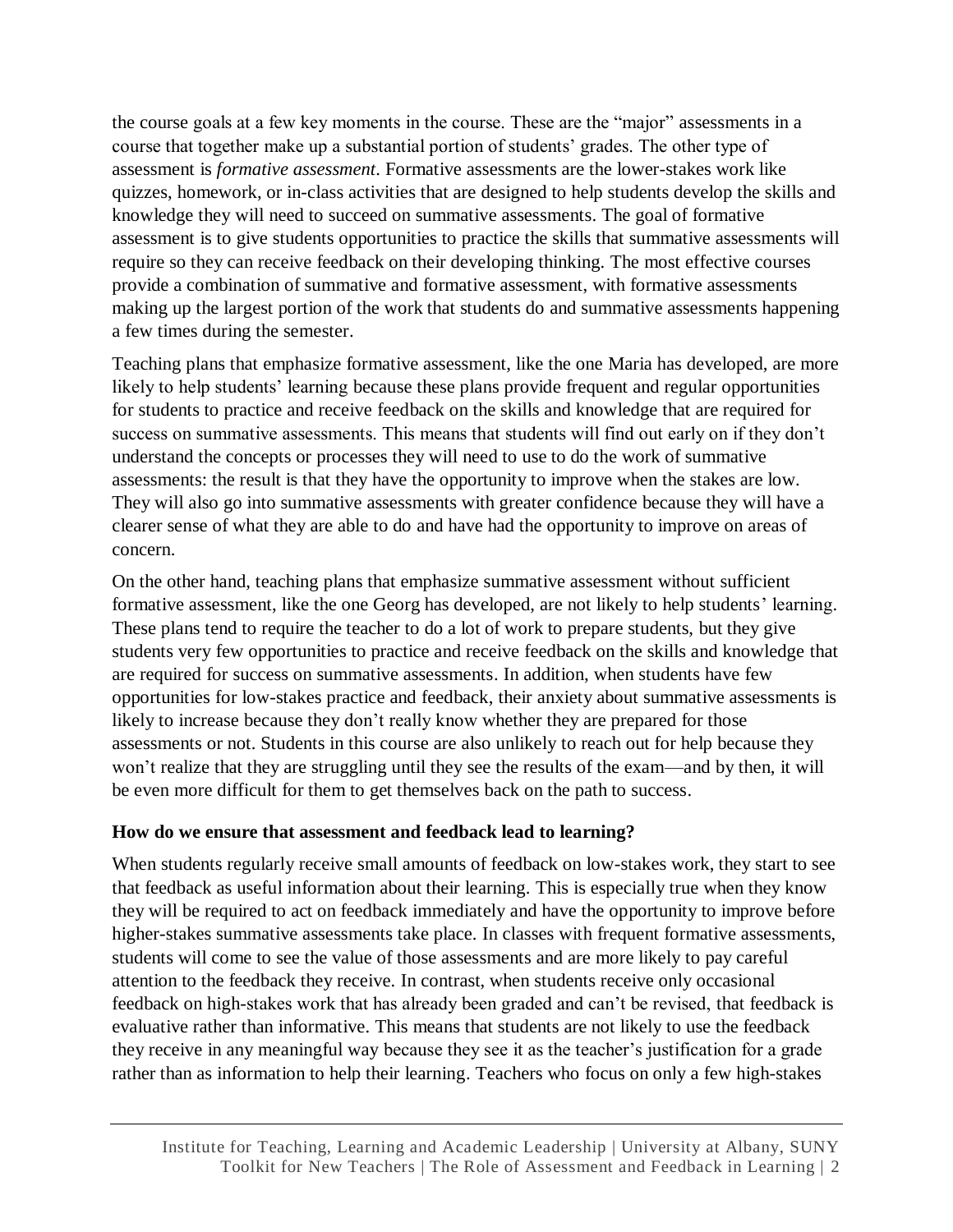assessments with little formative feedback will find that their students dread assessments and either ignore or pay only nominal attention to the feedback they receive.

While giving formative feedback is important, it is only a first step: if students don't have explicit guidance to help them put that feedback into action, they are unlikely to improve. Moreover, if working with or using feedback to inform their next steps is merely a suggestion, many students will opt out because the value of that work isn't immediately clear to them. That's why the best teaching plans require students to analyze their own work, reflect on the feedback they receive, and use that feedback to change their approach. Once we open this kind of dialogue with students about their learning, they can begin to recognize the benefits of acting on the feedback we give them because they will see their work improve over time. This approach to feedback not only helps students be more successful in our courses, it lays a foundation for helping them become more mature, more self-regulated learners.

## **Strategies for Assessment and Feedback that Lead to Learning**

Now that we've considered how assessment and feedback are related to student learning, let's look at some practices you can implement in your courses to help you act on these principles.

## *Analyze the summative assessments in the course and articulate what they require students to do.*

An effective course will have a set of carefully-designed summative assessments that are coherent and aligned with the learning goals of the course. Once these assessments are designed, it's important to take some time to make explicit to yourself (and to your students) what skills and knowledge they will need to use in order to be successful. For example, if students are taking a test that requires them to solve complex problems using course concepts, you need to be very clear not only about what those concepts are, but also about how students need to use those concepts to solve problems.

# *Make a plan for regular formative assessment.*

When you understand what the summative assessments require of students, you can begin to create a formative assessment plan that will provide students with the necessary practice. Remember that students will need opportunities to make multiple attempts at complex skills, so your formative assessment plan should require students to do the same kinds of work more than once. Formative assessments like quizzes, writing practice, homework, or in-class tasks should make up a small portion of students' overall grade. Because these kinds of assessments are happening very frequently (ideally, every day), students' grades shouldn't be significantly affected if they are struggling early on: the work they do on formative assessments should prepare them to perform better on the higher-stakes summative assessments. Keep in mind that you don't have to grade everything: consider having a mix of graded and ungraded formative assessments, or you might grade some tasks for completion only. Maria's plan for frequent quizzes where students will practice the skills they need for the course exams, regularly revisit and correct their mistakes, and use what they learn to plan their next steps is a good example of a formative assessment plan.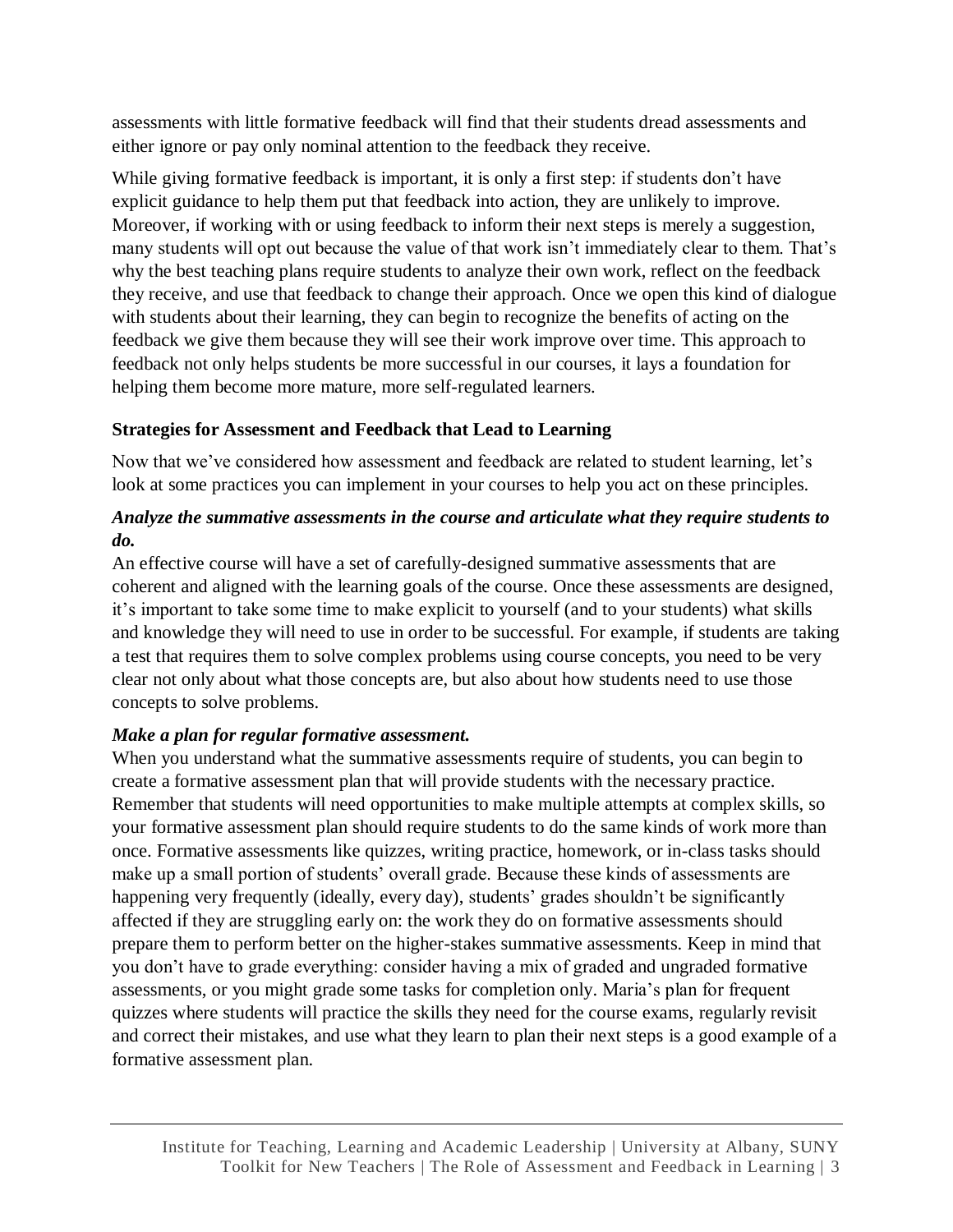#### *Require students to plan for how they will use the feedback they receive to improve.*

We need to make sure that feedback isn't just about us giving students information about their learning; instead, we need to help students make sense of what that information tells them about how they should make changes or adjustments. Sometimes teachers assume that students will do the work of analyzing their performance and reviewing feedback carefully to make key changes in their thinking. While some of the most mature learners in our class will do this work, most students haven't yet developed this skill yet. We can scaffold this development by giving them structure to help them act on the feedback they receive. Below are some examples of reflection prompts that can help students plan for using your feedback to improve their work.

Questions to help assess student understanding of the feedback they received

- Based on the feedback you received, what were the strongest aspects of your [draft/paper/exam/project, etc.]?
- Based on the feedback you received, what were the weakest aspects of your [draft/paper/exam/project, etc.]?
- Where did your assessment of your work align with or differ from the feedback you received on your [draft/paper/exam/project, etc.]?
- Did you receive any feedback on this work that you found confusing or frustrating? Are there places where you need clarification or greater specificity to help you use the feedback you received?

Questions to help students plan to use feedback

- Based on the feedback you received, where do you plan to focus your attention as you [study for the next exam/write the next paper/prepare your next project/etc.]? What are three things you will do to act on this feedback as you prepare for your next steps?
- Consider the list of strategies below. You may have begun using some of these already in your preparation for this [draft/paper/exam/project, etc.], but some of them may be new to you. Explain two new strategies (from this list or others) that you will use to help guide your work as you prepare the next [draft/paper/exam/project, etc.]. *Note: The examples below are from a writing course. Your list will be based on the strategies that will be most effective to help students do the work of your assignment or assessment.*
	- o Spend some time freewriting to discover and clarify your thinking about the subject or problem addressed in your paper.
	- o Create and continually revise an outline to guide your work and help track revisions.
	- o Read your work aloud to someone else so that you can hear yourself verbalize your thinking.
	- $\circ$  Write in small chunks of time (15-20 minutes a day) to stay engaged in the thinking the paper requires and gain distance from your work so you can revise more effectively.